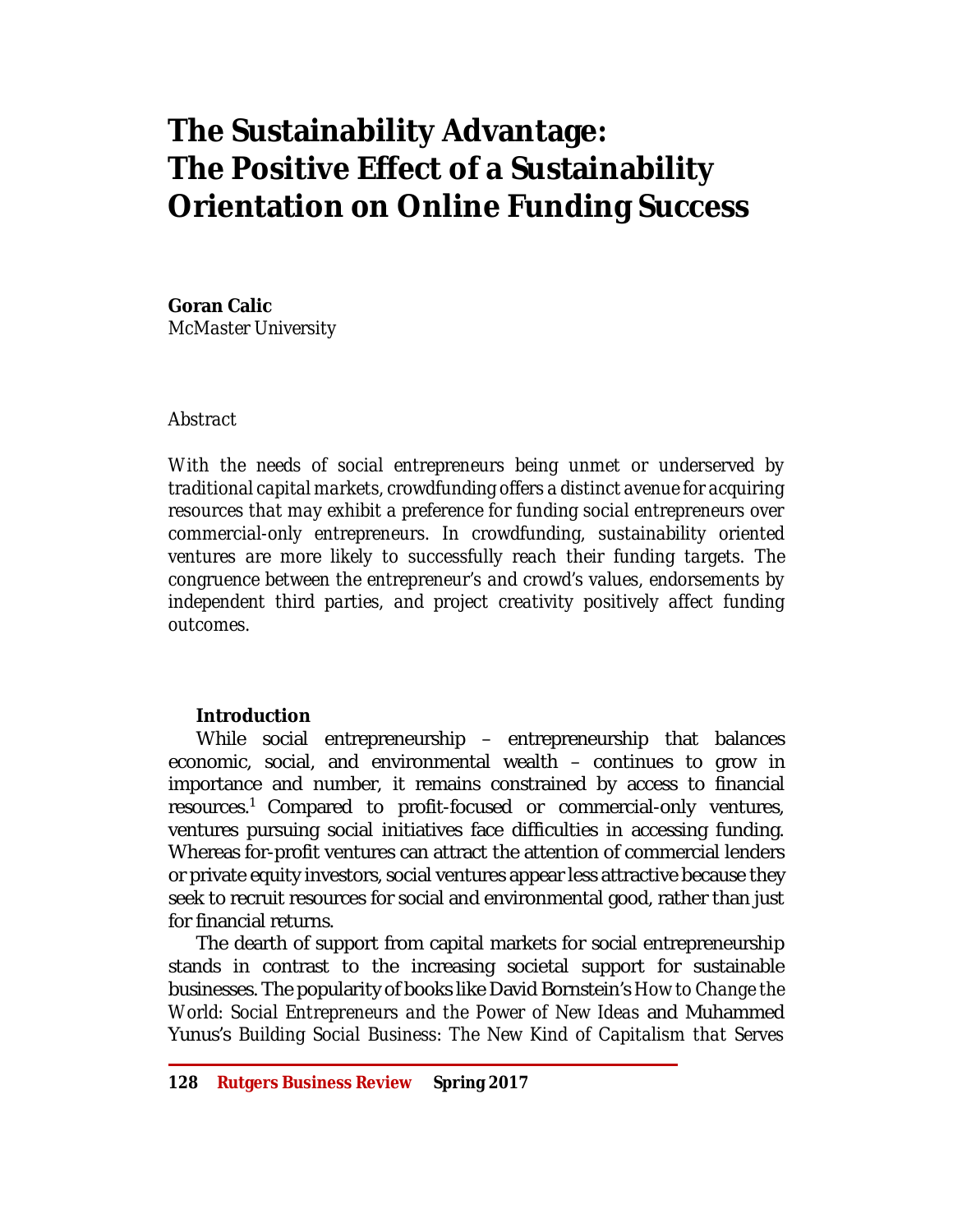*Humanity's Most Pressing Needs* are just a few of the illustration of how popular culture has embraced the notion of social entrepreneurship.<sup>2,3</sup>

With traditional financial institutions being generally incompatible with ventures that seek to address social and environmental ills, it is reasonable to predict the emergence of new financial institutions that parallel societal support for social ventures. This has happened with a relatively novel and increasingly important source of capital: online crowdfunding.<sup>4</sup> With the needs of social entrepreneurs being unmet or underserved by traditional capital markets, crowdfunding offers a distinct avenue for acquiring resources that may exhibit a preference for funding social entrepreneurs over commercial-only entrepreneurs.

Overall, the financial influence of the crowdfunding sector is difficult to measure, but, according to crowdexpert.com, the global funding volume in 2015 was around US\$34.4 billion with millions of successfully crowdfunded projects. By the end of 2016 crowdfunding is on track to account for more total funding than the entire venture capital industry.<sup>5</sup>

Crowdfunding platforms create financial opportunities for early-stage ventures by distributing the funding decision to a large number of relatively small contributors. The effect is a funding dynamic between entrepreneurs and investors that is different from the dynamic in traditional capital markets. Some platforms, such as Kickstarter, are reward-based and, as a result, shift the venture funders' motivations from pecuniary returns to other types of benefits, such as the creativity of the reward or social appeal of the project. Based on the characteristics of crowdfunding and its differences from traditional capital markets, entrepreneurs that pursue a sustainability orientation may experience greater levels of success relative to commercialonly entrepreneurs. In other words, within the context of online crowdfunding a sustainability orientation is a competitive advantage.

In our studies of crowdfunding, three factors were responsible for the funding success of sustainably oriented ventures over their for-profit counterparts.<sup>6</sup> The first was the congruence between the entrepreneur's and crowd's values. Funders will often donate money, or more money than is necessary for the reward, because they believe in or share the entrepreneur's goals. The second was endorsements by independent third parties, such as magazines, websites, and journalists. By adopting a mix of social and commercial strategies, social ventures drew upon a wider range of values and were more likely to appeal to endorsers. Endorsements increased the visibility and legitimacy of sustainability oriented ventures. The third was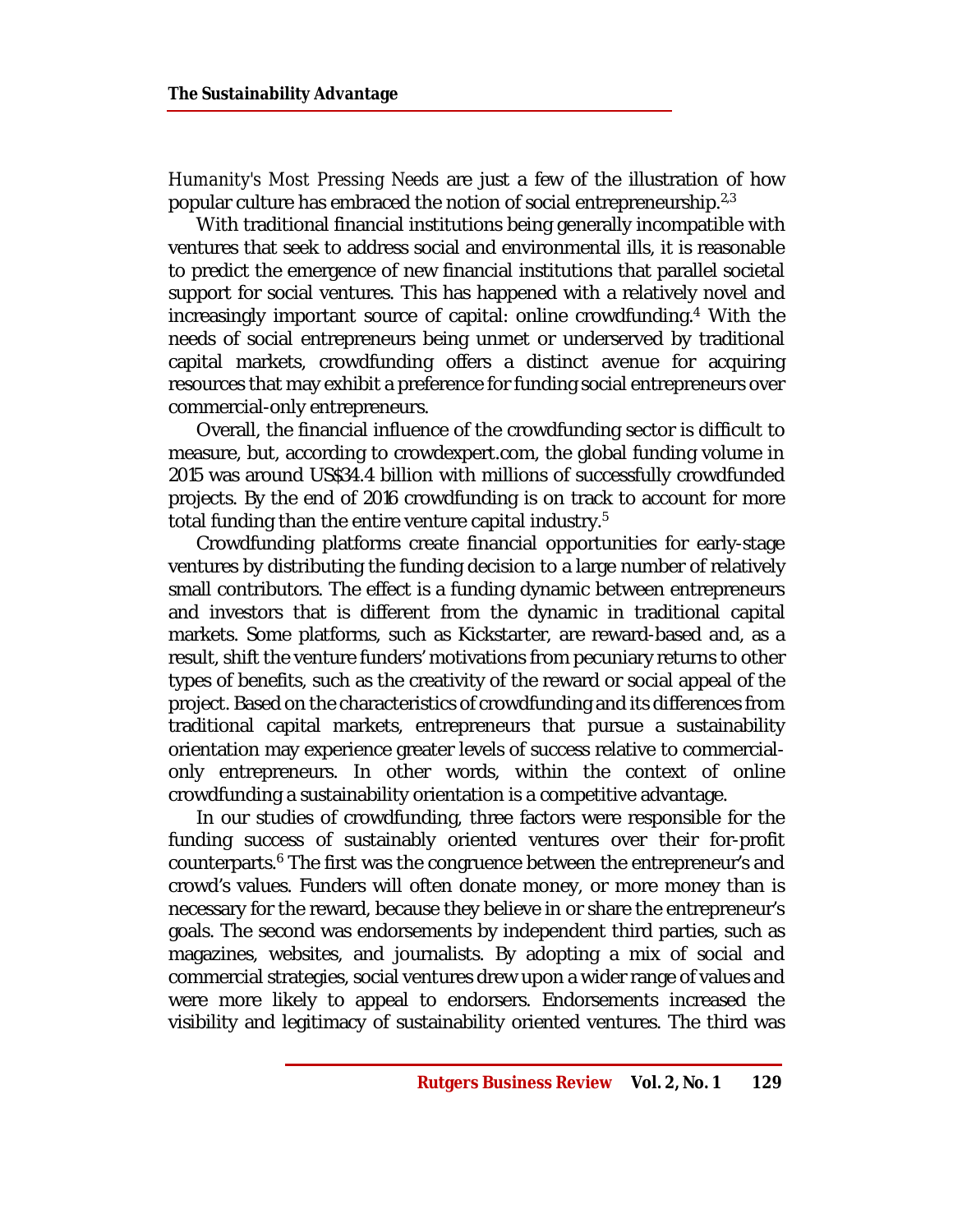more innovative rewards and products. Adopting a sustainability orientation encouraged the entrepreneur to confront tensions between economic and social performance, which lead to improved problem framing and enhanced innovation. These relationships are illustrated in Figure 1. In the next sections I explore these factors in more detail.

**Figure 1.** The direct and indirect relationships between a sustainability orientation and resource acquisition



## **Congruence with Socio-Cultural Values of the Crowd**

For reward-based crowdfunding the desirability of both the rewards offered and the venture's mission strongly influence financial contributions from funders. Reward-based crowdfunding can be seen as treating funders like customers with benefits, such as providing funders with early access to products or access to products with better prices. In addition, crowdfunders often donate money, or more money than necessary to receive a reward, because they believe in or share the entrepreneur's goals. When the sociocultural values represented by the crowd frequenting a particular crowdfunding platform, as well as the crowd's beliefs and assumptions about the causes and solutions to different social needs, match those of the venture, funding success will be positively influenced. <sup>6</sup>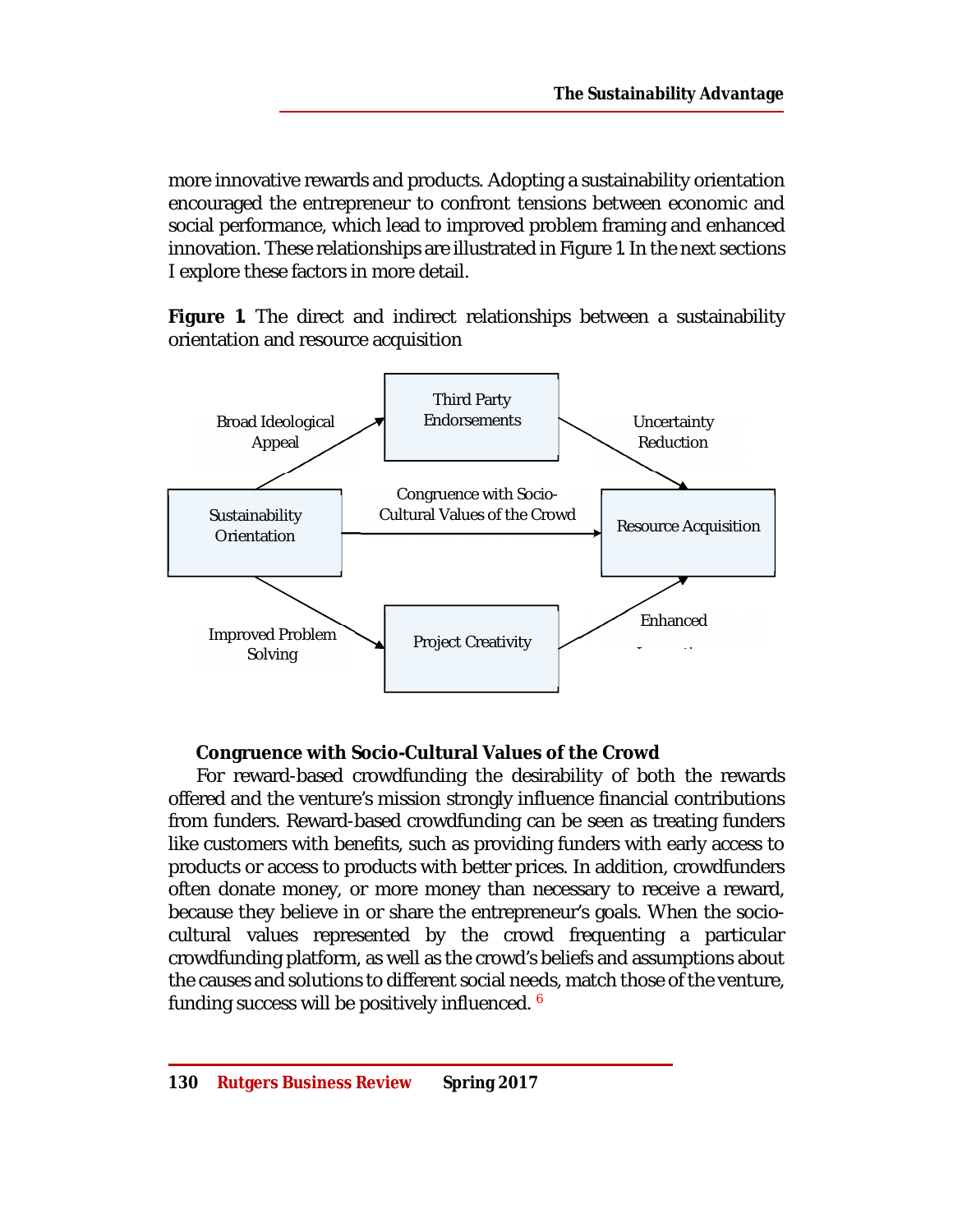The preferences and values of the crowd are fluid and represent moving targets. People around the globe, or even within a single context, such as one crowdfunding platform, do not uniformly support the efforts of entrepreneurs possessing a sustainability orientation. For instance, the ideology behind the title of Milton Friedman's widely-cited 1970 NY Times article – "The Social Responsibility of Business is to Increase its Profits" – is entrenched in many belief systems about the optimal interplay of business, society, and government.<sup>7</sup> Therefore, the relevant question becomes *what is the loose ideology of the crowdfunders*? Similarly, it seems obvious that not all social and environmental problems are viewed as equally legitimate and feasible because of political and social constraints. For example, the social cause of 'fighting poverty' is likely to be viewed as more legitimate than 'eliminating prejudice against or stereotypes about having blond hair'. To explore differences in values we disentangle a sustainability orientation into addressing social and environmental ills.

We found that an entrepreneur's goals and ideology, values, and beliefs implied or associated with these goals influenced funding success. In some cases, the effect was astoundingly strong. Technology projects adopting an environmental sustainability orientation were 505% more likely to reach their funding goal than were similar technology projects not adopting an environmental orientation. The positive effect was not as pronounced for technology projects adopting a social sustainability orientation, which were 114% more likely to reach their funding goal than were similar technology projects not adopting that orientation. Even within one project category (technology projects) on one crowdfunding platform (Kickstarter.com), the type of sustainability orientation had a significant effect on the ability of entrepreneurs to mobilize financial resources.

We also found inter-category differences. While both social and environmental sustainability orientations were important predictor of technology projects' funding success, only a social orientation improved the likelihood projects from the film and video category reach their funding goal. Film and video projects adopting a social sustainability orientation were 113% more likely to reach their funding goals than were profit-only projects within the same category. While a sustainability orientation does meaningfully improve the success of new ventures seeking crowdfunding, the effect is category and sustainability orientation specific.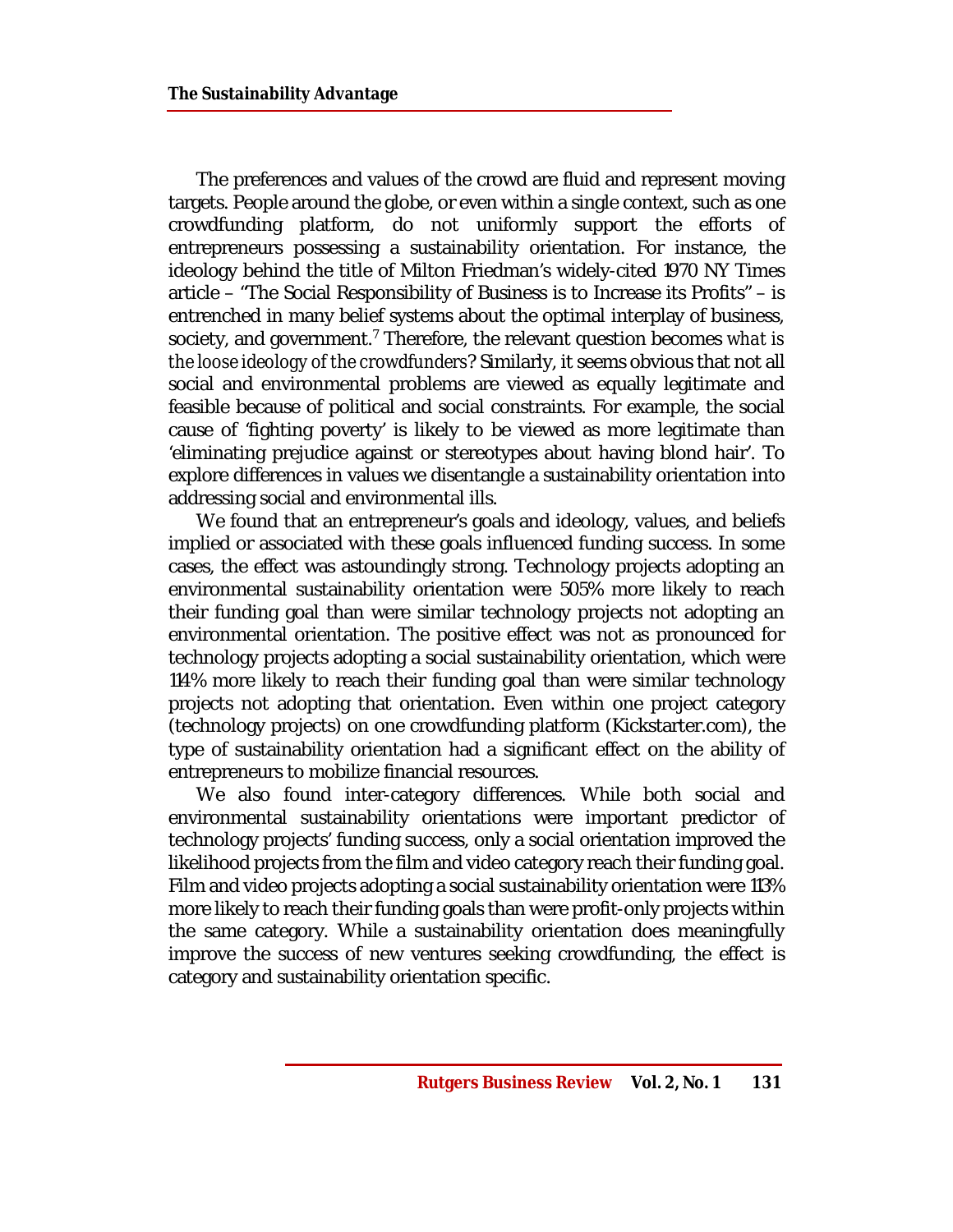## **Uncertainty Reduction**

External legitimacy reduces uncertainty about the success and survival of firms. As such, acquiring external legitimacy is important for new ventures in general and for entrepreneurial resource mobilization in particular. Mobilization of resources is a challenge for new ventures because they lack the credibility and proven track record of established businesses. In our study, adopting a sustainability orientation enhanced a venture's external legitimacy through endorsements by independent third parties. Drawing upon ideological values of creating collective social good combined with probusiness and pro-market values creates a unique hybrid form of social enterprise that appeals broadly and, as a result, garners endorsement.

Because potential crowdfunders receive only limited and often selfreported information from entrepreneurs and because nascent ventures often lack social capital that funders would value, the legitimacy conferred by independents endorsement serves to mitigate the information asymmetry between the project creator and the potential funders. In our study, technology projects adopting an environmental sustainability orientation received 26% more endorsements from independent third parties than other technology projects. Endorsed technology projects were 39% more likely to reach their funding goal. Third party endorsements may serve as important signals of the viability of projects and reduce the uncertainty surrounding the project funder's assessment of a venture's likelihood to succeed. While third party endorsements were important in both technology and film and video categories, only in the technology category did a sustainability orientation increase the likelihood of being endorsed. While third party endorsements increased the funding success of film and video ventures by 68%, adopting a sustainability orientation did not increase the likelihood ventures within this category were endorsed.

Building legitimacy during early stages of a venture's formation is an important strategy because it helps attract investments. In the context of online crowdfunding, drawing on a wide range of ideological values by adopting a sustainability orientation may help to build legitimacy through endorsements by independent third parties.

## **Enhanced Innovation**

Creativity lies at the heart of entrepreneurship. Creativity refers to the development of products or processes that are both novel and useful. Something is judged novel when it is unusual and new; it is judged to be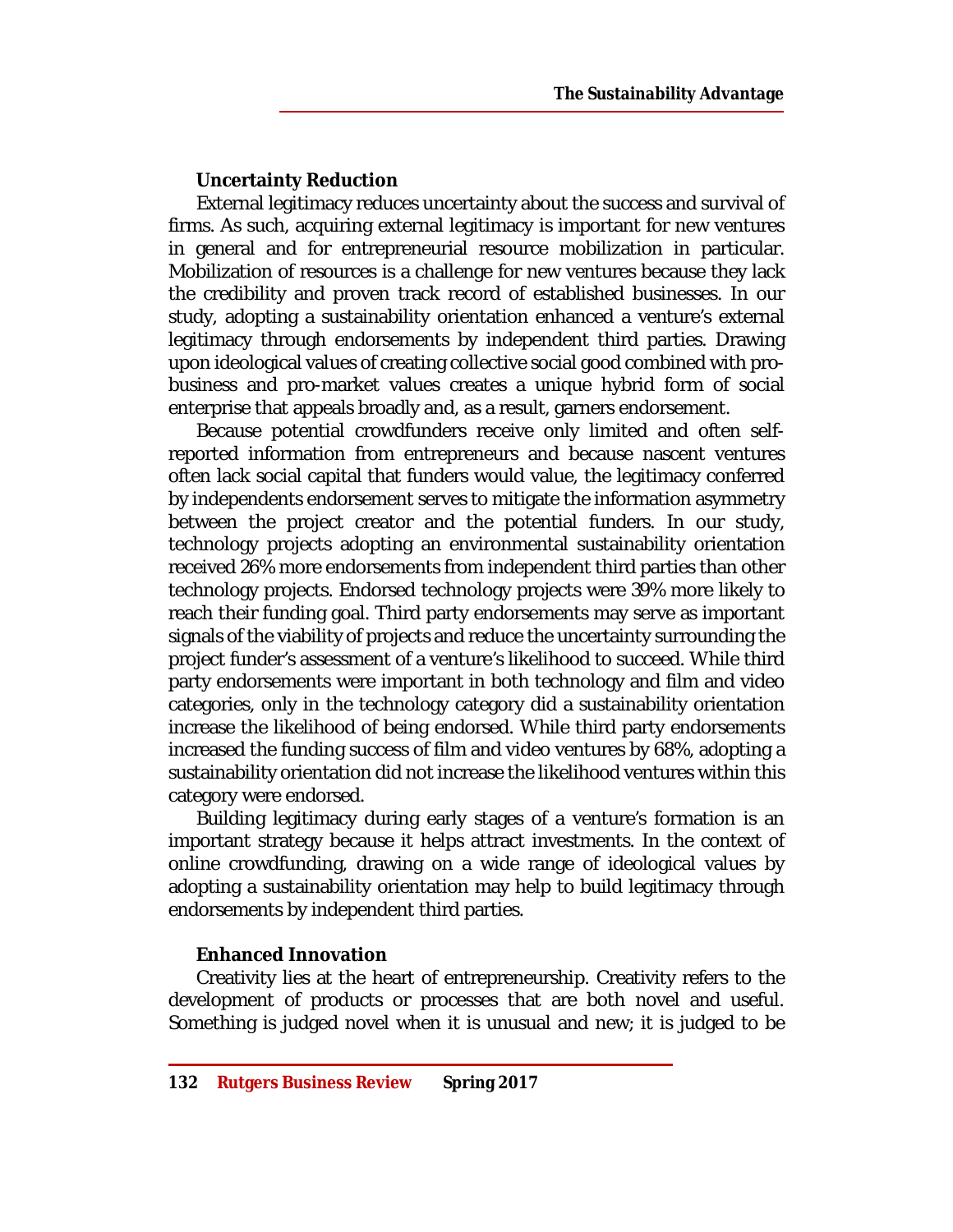useful when it has some social or economic value. Because they provide unique value, creative crowdfunding project ideas are more likely to appeal to funders than are ideas that are usual, conventional, or incrementally different from those currently available in the market.

In our study we asked expert judges, PhD students in design, engineering, and computer science, to rate the creativity of technology and film and video crowdfunding projects. In both categories, adopting a sustainability orientation enhanced expert rated creativity. Attempts to simultaneously maximize economic and social performance encouraged entrepreneurs to view problems from different, and sometimes contradictory, perspectives. Confronting different perspectives and tensions has been demonstrated to increase creative cognition, inventiveness, and improve problem solving.<sup>8</sup> Furthermore, the ideas required to create products or offer solutions that are sustainable socially, environmentally, and economically requires multiple frames of reference, lenses, contents, goals, and logics. Integrating these elements will promote creativity and result in more recombinations of information that should lead to the discovery of more useful and novel products.

Our results support the relationship between a sustainability orientation and creativity. Technology projects described by experts as more creative were 73% more likely to reach their funding goal. Film and video projects described as more creative were 50% more likely to reach their funding goal. For the technology category adopting an environmental and social orientation increase the creativity of projects by 36% and 20%, respectively. Film and video category projects adopting a social orientation were 43% more likely to be judged as creative by a panel of expert judges. Adopting an environmental orientation did not increase the likelihood film and video projects were judged as creative.

#### **Conclusion**

An entrepreneur's ability to acquire resources influences the success of both commercial and social ventures. Traditional financial institutions have, however, been more generous with the former types of ventures, rather than the latter. New financial institutions, like crowdfunding, have emerged to address the increasing societal demand for and support for sustainable entrepreneurship. Within the context of these new institutions, sustainability oriented ventures have a competitive advantage: they are more likely to successfully reach their funding targets.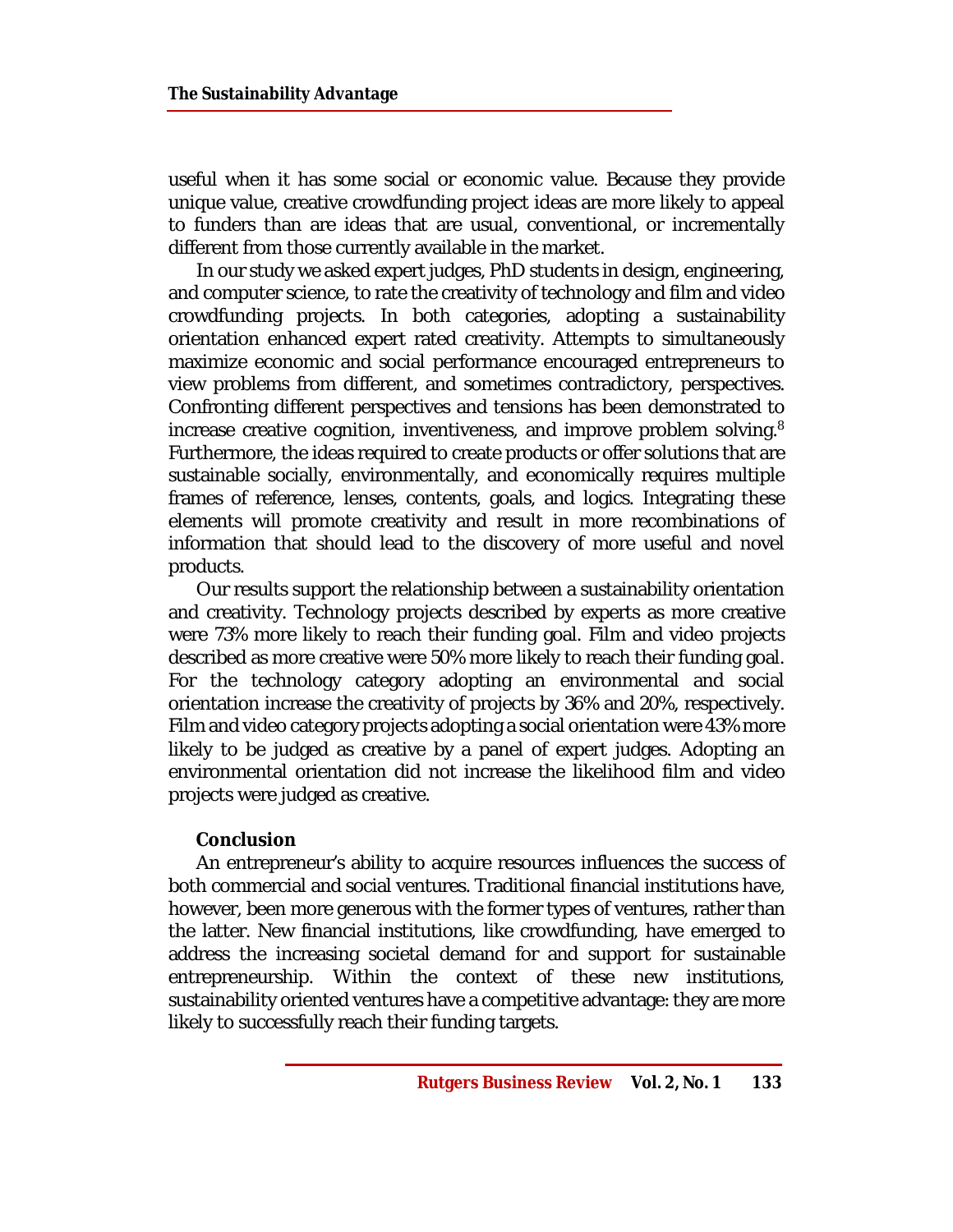The distinction between Kickstarter categories and forms of sustainability orientation proved relevant in our study. These differences in our results highlight the likely context-specific nature of results that reflect upon the nature of crowdfunding. Not only might the values and beliefs of members of the crowd change over time, who participates in the crowd is also likely to change. We also see continual evolution and innovation among the types of crowdfunding platforms and their operational practices. Traditional capital sources, while influenced by changing legal requirements and other relatively exogenous factors, nonetheless, maintain relatively stable practices, preferences, and institutional arrangements. The preferences of crowdfunders and the structure of the crowdfunding industry instead represent moving targets. The implication is that while a sustainability orientation has important competitive implications for online resource mobilization, the effectiveness of such a strategy still depends on good managerial judgment.

## **Author**

*Goran Calic is an Assistant Professor of Strategic Management at McMaster University's DeGroote School of Business. He has professional experience in management consulting, project management, and market research. He holds a Ph.D. (in Strategic Management) and MBA from Purdue University's Krannert School of Management. His research focuses on understanding why some individuals are more creative and some organizations are more innovative than others. Professor Calic is particularly interested in conditions that result in the application of creative products, services, and processes. His work on creativity is published in leading academic journals and was awarded the 2015 Max Henri Boisot Award.*

*email: [calicg@mcmaster.ca](mailto:calicg@mcmaster.ca)*

#### **Endnotes**

- 1. Austin, J., Stevenson, H. & Wei-Skillern, J. (2006). Social and commercial entrepreneurship: same, different, or both?. *Entrepreneurship theory and practice, 30*(1), 1–22.
- 2. Bornstein, D. (2007). *How to Change the World: Social Entrepreneurs and the Power of New Ideas.* New York, NY: Oxford University Press.
- 3. Yunus, M. (2011). *Building Social Business: The New Kind of Capitalism that Serves Humanity's Most Pressing Needs*. New York, NY: Public Affairs.
- 4. Mollick, E. (2014). The dynamics of crowdfunding: An exploratory study. *Journal of Business Venturing, 29*(1), 1–16.
- 5. Massolution. (2015). *Crowdfunding Industry Report*.